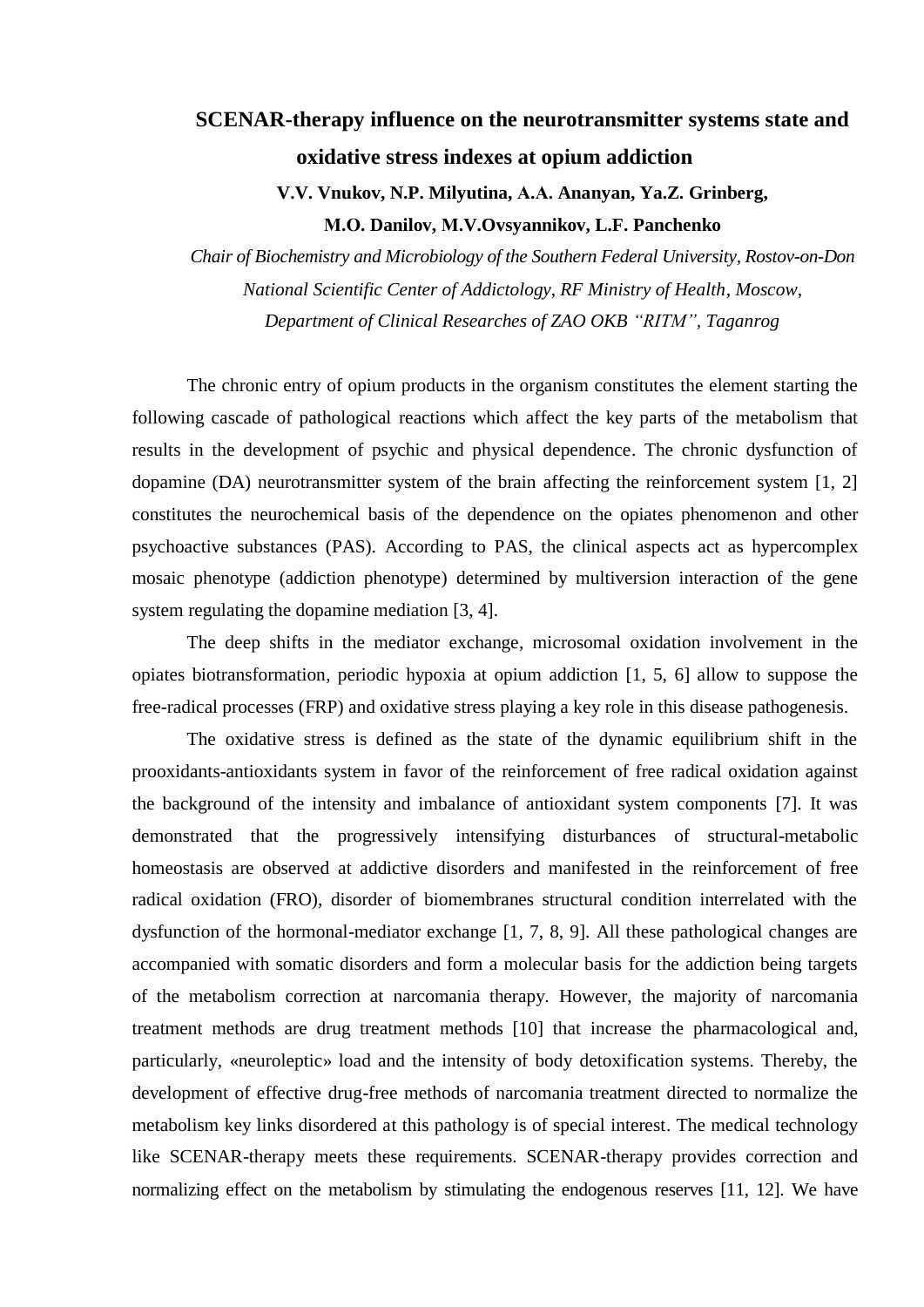demonstrated the high effectiveness of SCENAR- therapy as drug-free method applied to arrest the oxidation process [11, 13] in the experimental and clinical researches performed before.

Accordingly, the research objective was to determine the effect provided by the combination treatment including SCENAR-therapy on the dopamine- and [serotonergic](http://www.multitran.ru/c/m.exe?t=4627776_1_2) neuromediation and prooxidant-antioxidant status in the blood of the patients suffering from [opium addiction.](http://www.multitran.ru/c/m.exe?t=314693_1_2)

Materials and methods

The clinical-laboratory examination has been applied to 120 patients with diagnosis "dependence on the opiates" (F-11 МКB-10) being treated in the department No.2 of State Health Care Facilities ["Psychoneurologic Dispensary"](http://www.multitran.ru/c/m.exe?t=2603558_1_2) (Rostov-on-Don) within the period of 2003-2007 yrs.. All the patients were men, their average age - 24,5 years old, the period of regular opium group drugs intake - from 1 up to 6 years. Two groups of patients were examined: 1<sup>st</sup> group – patients who had received combination treatment according to the generally accepted scheme;  $2<sup>nd</sup>$  group – patients who had received generally accepted treatment combined with SCENAR-therapy. The patients of each clinical group were examined in the abstinency state before be treated, after the treatment had been completed (10 days later after they had been admitted to the hospital) and during the remission (4-6 months after the drug had been discontinued). SCENAR-therapy was applied in the individually dosed mode using SCENAR-97,4 device with total action duration of 30-40 min within 10-14 days during the [abstinency](http://www.multitran.ru/c/m.exe?t=2754395_1_2) and remission. Before starting, during the process and also after the treatment course had been completed, the dynamics of psychological, physiological and biochemical reactions of the body was considered, the patients' well-being was determined using the questionnaire. The control group included 20 [apparently healthy](http://www.multitran.ru/c/m.exe?t=337520_1_2) donors of the corresponding sex and age.

The test material: [venous blood](http://www.multitran.ru/c/m.exe?t=1151939_1_2) stabilized with [heparine](http://www.multitran.ru/c/m.exe?t=4309194_1_2) - 50 U/ml. The blood samples were [centrifuged](http://www.multitran.ru/c/m.exe?t=323910_1_2) for 15 min at 3000 r/min, the plasma was separated and 1 % [hemolysate](http://www.multitran.ru/c/m.exe?t=2745496_1_2) was obtained.

The reversed-phase version of [high-efficiency liquid chromatography](http://www.multitran.ru/c/m.exe?t=1322676_1_2) was used to determine the dopamine and [serotonin.](http://www.multitran.ru/c/m.exe?t=717030_1_2)

The lipid peroxidation intensity was evaluated based on the level of the [malondialdehyde](http://www.multitran.ru/c/m.exe?t=4173299_1_2) (MDA) secondary product determined according to the method [14], superoxide generating activity (SGA) – according to the method [15], velocity of [hydrogen dioxide](http://www.multitran.ru/c/m.exe?t=328822_1_2) utilization  $[V_{H2O2}]$  – according to the method [16]. The state of the antioxidant system of the blood plasma was determined based on to the [ceruleoplasmin](http://www.multitran.ru/c/m.exe?t=2742546_1_2) activity [17] and  $\alpha$ - [tocopherol](http://www.multitran.ru/c/m.exe?t=3218488_1_2) content ( $\alpha$ -Tph) [18].

The activity of the [erythrocytes](http://www.multitran.ru/c/m.exe?t=4308480_1_2) antioxidant system was defined based on the activity of [superoxide dismutase](http://www.multitran.ru/c/m.exe?t=2608723_1_2) (SOD) [15], [catalase](http://www.multitran.ru/c/m.exe?t=4007576_1_2) [16], [glutathione peroxidase](http://www.multitran.ru/c/m.exe?t=4737619_1_2) [19] and [reduced](http://www.multitran.ru/c/m.exe?t=2604762_1_2)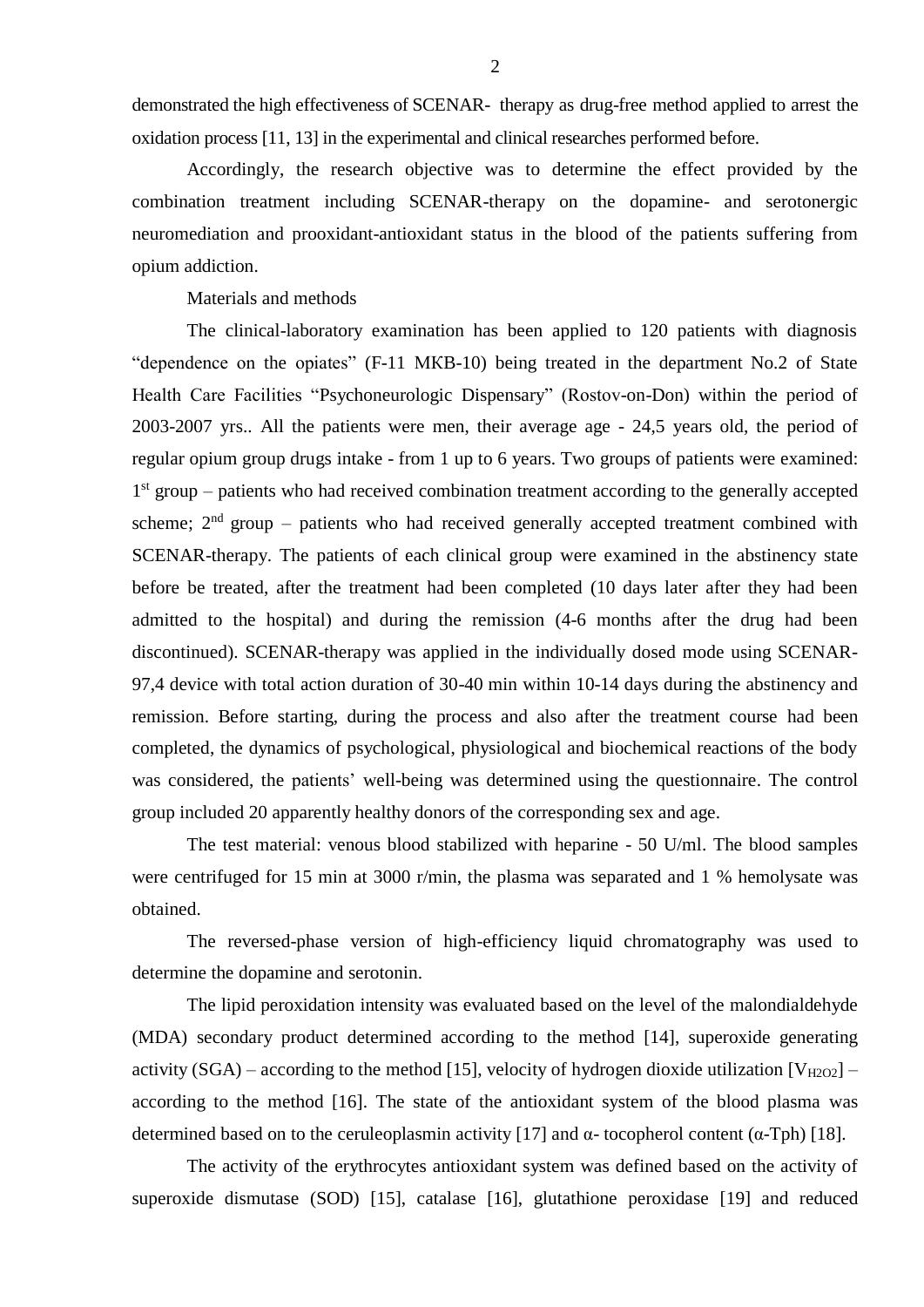[glutathione](http://www.multitran.ru/c/m.exe?t=2604762_1_2) level [18]. The statistical processing of the results was performed using [Student t](http://www.multitran.ru/c/m.exe?t=4801504_1_2)[test](http://www.multitran.ru/c/m.exe?t=4801504_1_2) [20].

Research Results and Discussion

The performed research proves that the dopamine level increases by 4,7-6,2 and the [serotonin](http://www.multitran.ru/c/m.exe?t=717030_1_2) level increases by 1,5-1,8 in the blood of the patients included in both clinical groups and suffering from the [opium addiction](http://www.multitran.ru/c/m.exe?t=314693_1_2) as compared with the control value (Table 1). We can suggest that the increase of DA and serotonin levels in the patients' blood plasma is connected with the "rewarding" system neurons activation by the opiates from which the [catecholamine](http://www.multitran.ru/c/m.exe?t=647899_1_2) – and [serotonergic](http://www.multitran.ru/c/m.exe?t=4627776_1_2) neurons receive the [amplified signal](http://www.multitran.ru/c/m.exe?t=956053_1_2) to discharge the mediators from the depot in the blood [1, 2]. At that, the [inhibition](http://www.multitran.ru/c/m.exe?t=340612_1_2) of the [monoaminooxidase](http://www.multitran.ru/c/m.exe?t=4615225_1_2) A and other ferments participating in DA and serotonin metabolism, and also suppression of specific transporters providing reuptake of the neuromediators [1, 2] are observed in the blood of the patients suffering from narcomania.

The effectiveness of the traditional therapy and combination treatment applying SCENAR-therapy was compared by evaluating the neuromediation system state in the course of research. After the treatment completed, the DA level considerably decreased in the blood plasma of the 1st group patients who had received traditional treatment but it was kept for 71 % and 111 % above the norm value, the DA level was close to the norm value (Table 1) during the remission. The serotonin content in the blood plasma of the patients included in the 1<sup>st</sup> group was normalized after the [abstinency](http://www.multitran.ru/c/m.exe?t=367654_1_2) had been removed, and it exceeded the norm value for 61% during the remission. In the  $2<sup>nd</sup>$  group of patients who had received the treatment combined with SCENAR-therapy, the normalization of DA and serotonin level was observed both after the [abstinency](http://www.multitran.ru/c/m.exe?t=367654_1_2) had been removed and during the remission (Table 1).

So, SCENAR-therapy applied as a part of the combination treatment to the patients suffering from [opium addiction,](http://www.multitran.ru/c/m.exe?t=314693_1_2) in general, provides normalization of the activity of [dopaminergic](http://www.multitran.ru/c/m.exe?t=4099613_1_2) and [serotonergic](http://www.multitran.ru/c/m.exe?t=4627776_1_2) mediator systems that decreases the addiction level and provides stable remission. We can suggest that SCENAR-therapy removes the neuromediator systems hyperactivation by various means which include activating effect on the ferments of dopamine and serotonin biotransformation and also optimization of the structure and function of the receptor apparatus and neuromediators transporters, due to the unique physical specifications (not damaging bioregulated high-amplitude electrical pulses, pulsed field [which gives rise to high-frequency](http://www.multitran.ru/c/m.exe?t=2997368_1_2)  [vibrations](http://www.multitran.ru/c/m.exe?t=2997368_1_2) of the tissues).

[It is not improbable that](http://www.multitran.ru/c/m.exe?t=3486130_1_2&ifp=1) the normalizing action of SCENAR-therapy is provided by antioxidant action which we have demonstrated before at various pathologies [11, 13]. It is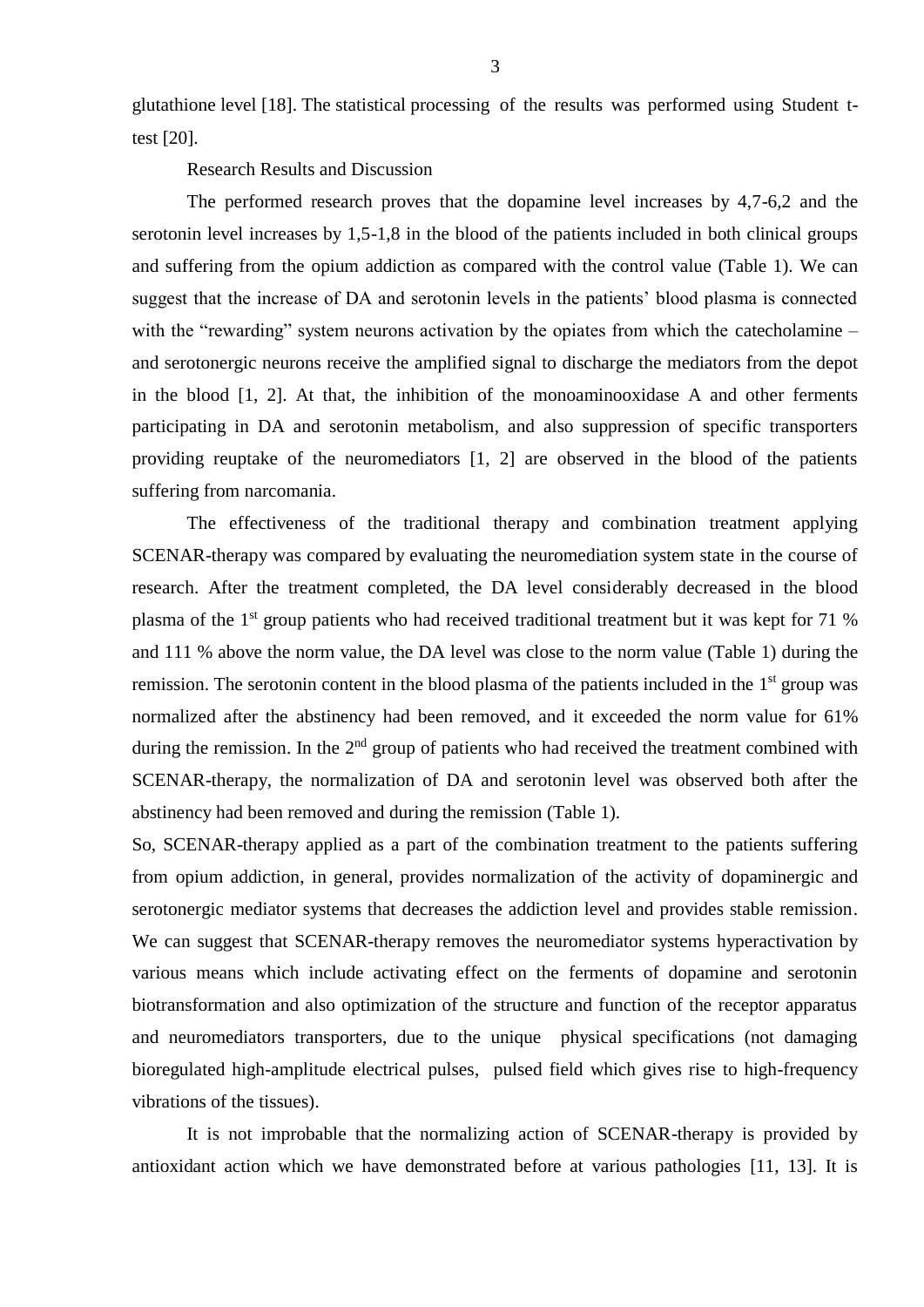known that FRO inhibition may provide functional restoration of the ferments, receptors, membrane carriers [7].

Accordingly, we investigated the influence provided by SCENAR-therapy on the [oxidative stress](http://www.multitran.ru/c/m.exe?t=4239893_1_2) indexes at opium addiction. The increase of superoxide generating activity (SGA) of the blood plasma for 125-129 % is observed at [abstinency](http://www.multitran.ru/c/m.exe?t=367654_1_2) in the clinical groups of patients, while the [hydroperoxide](http://www.multitran.ru/c/m.exe?t=452108_1_2) ( $v_{H202}$ ) utilization velocity in the plasma decreased for 41-52% relative to the control value (Table 2). It may result in considerable increase of the [hydroperoxide](http://www.multitran.ru/c/m.exe?t=452108_1_2) level and additional production of active oxygen forms (AOF). The periodic [respiratory and tissue hypoxia](http://www.multitran.ru/c/m.exe?t=2605143_1_2) [5, 6] should be noted among various causes of FRP intensification at [opium addiction,](http://www.multitran.ru/c/m.exe?t=314693_1_2) and also hypercatecholaminemia mentioned in this work. The steep rise of the dopamine level in the blood at narcomania during the [abstinency](http://www.multitran.ru/c/m.exe?t=367654_1_2) [21] results in its [autoxidation](http://www.multitran.ru/c/m.exe?t=911929_1_2) in the course of which the superoxide anion radical appears [22].

The excessive formation of AOF at [abstinency](http://www.multitran.ru/c/m.exe?t=367654_1_2) starts the lipid peroxidation process in the blood of the patients included in both clinical groups (Table 2, 3) which is approved by the MDA level increase in the plasma and erythrocytes for 80-92% relative to the norm value. The lipid peroxidation intensification at narcomania may result in [oxidative damage](http://www.multitran.ru/c/m.exe?t=4796285_1_2) of the [biomolecules](http://www.multitran.ru/c/m.exe?t=642995_1_2) and [cellular structures](http://www.multitran.ru/c/m.exe?t=1417788_1_2).

The important role in FRP regulation belongs to the antioxidant ferments SOD, catalase, GPO acting in couple and inhibiting the lipid peroxidation at the stage of oxygen activation, initiation and branching of the chain process. The inhibition of SOD and catalase for 25-36 %, GPO – for 28-30 %, GSH level decrease – for 17-22 % (Table 3) are observed in the erythrocytes of the patients with [abstinence symptoms](http://www.multitran.ru/c/m.exe?t=361540_1_2) included in both groups.

The important components of the antioxidant system of the blood plasma include [copper](http://www.multitran.ru/c/m.exe?t=4820926_1_2)  [polyfunctional](http://www.multitran.ru/c/m.exe?t=4820926_1_2) protein [ceruloplasmin](http://www.multitran.ru/c/m.exe?t=914979_1_2) (CP) and [low-molecular](http://www.multitran.ru/c/m.exe?t=343792_1_2) antioxidant α- [tocopherol](http://www.multitran.ru/c/m.exe?t=3218488_1_2) (α-Tph).

At [abstinency,](http://www.multitran.ru/c/m.exe?t=367654_1_2) the oxidase CP activity in the blood plasma of the patients of both groups increased for 63-115 % as compared with the norm value (Table 2) that may be considered as [compensatory reaction](http://www.multitran.ru/c/m.exe?t=2759280_1_2) due to ferroxidase and SOD-like activity of CP. The decrease of α-Тph level for 41-43 % is observed in the blood plasma of the patients included in both groups before be treated. α-Тph is an effective quencher of [singlet oxygen](http://www.multitran.ru/c/m.exe?t=3167056_1_2) and restores the lip[operoxyl](http://www.multitran.ru/c/m.exe?t=3105671_1_2) radicals [7].

So, the following is observed at opium addiction during the [abstinency:](http://www.multitran.ru/c/m.exe?t=367654_1_2) the free radical homeostasis disorder and shift of prooxidant-antioxidant equilibrium in the blood in favor of FRO intensification that results in the oxidative stress development with multiple damaging action.

The comparative examination of two groups of patients suffering from narcomania who received different treatment (traditional treatment and traditional treatment combined with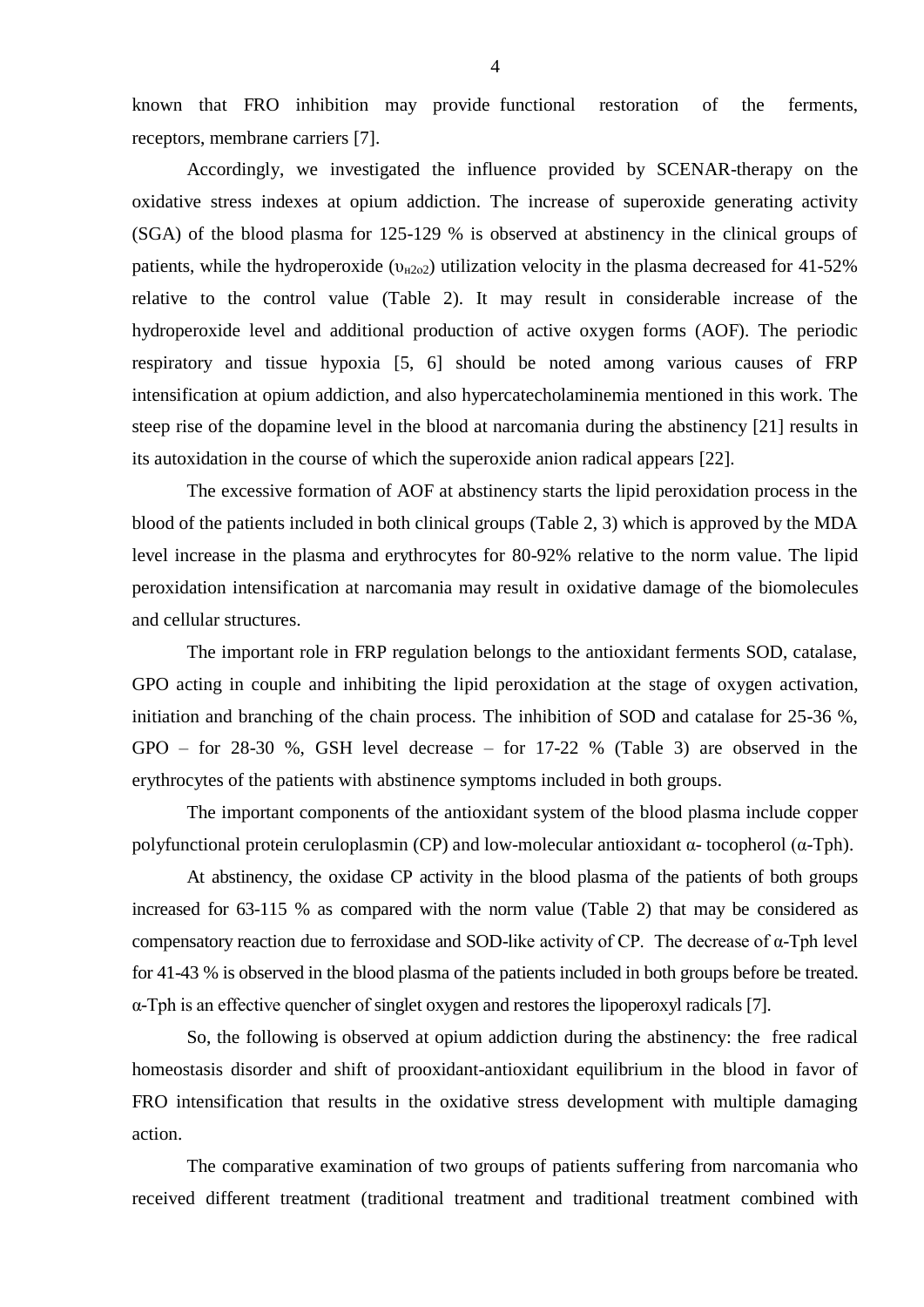SCENAR-therapy) demonstrates more expressed curative effect of the bioregulated electric pulse therapy. If applying the traditional treatment to the patients of the  $1<sup>st</sup>$  group, the dynamics of the most investigated biochemical indexes proves that the oxidative stress state is kept. So, after the treatment course was completed and during the remission, the SGA level and MDA content in the plasma and erythrocytes considerably exceeds the norm, and  $v_{H202}$  is kept below the control value in the plasma (Table 2, 3). It appears that the noncompensated activation of FRP in the blood of the patients included in the  $1<sup>st</sup>$  group after the treatment completed is connected with partial inhibition and reduction of the antioxidant blood system capacity. After the treatment course was completed and also during the abstinency, the SOD and catalase activities are kept decreased in the erythrocytes of the  $1<sup>st</sup>$  group patients, but they will be normalized later during the remission (Table 3). The GPO activity and GSH level had decreased before the treatment started, now they are kept below the norm value after the therapy course was completed and during the remission. However, after the abstinency was removed, the CP oxidase activity decreases but α-Тph level is kept below the norm value in the blood plasma as after the treatment was completed and during the remission (Table 2).

In the second group of patients who had traditional treatment combined with SCENARtherapy, FRP intensity decreases in the blood in general. But the complete normalization of SGA levels in the blood plasma and this of MDA in the erytrocytes is not observed against the background of the positive dynamics of the [oxidation-reduction](http://www.multitran.ru/c/m.exe?t=2373316_1_2) state indexes in the second group of patients. Application of SCENAR-therapy as a part of combination treatment of the patients included in the second group results in stimulation of antioxidant blood system. After the abstinency was removed and during the remission, SCENAR-therapy provides increase of the activity of SOD, catalase, GPO and GSH level (Table 3). At the same time, the [hydrogen](http://www.multitran.ru/c/m.exe?t=4309454_1_2)  [peroxide](http://www.multitran.ru/c/m.exe?t=4309454_1_2)  $(v_{H202})$  utilization velocity is normalized in the blood plasma and the oxidase CP activity is close to the  $\alpha$ -Tph content norm within the same treatment period.

So, SCENAR-therapy application as a part of combination treatment of the patients suffering from the opium addiction considerably decreases the manifestation of the oxidative stress both at abstinency removal and during the remission by stimulating the important components of antioxidant blood system. We can conclude that SCENAR-therapy is a higheffective, safe drug-free method of activation and strong stabilization of compensatory-adaptive reactions directed to correct and restore the structural-metabolic and neuro-mediator homeostasis in patients suffering from opium addiction.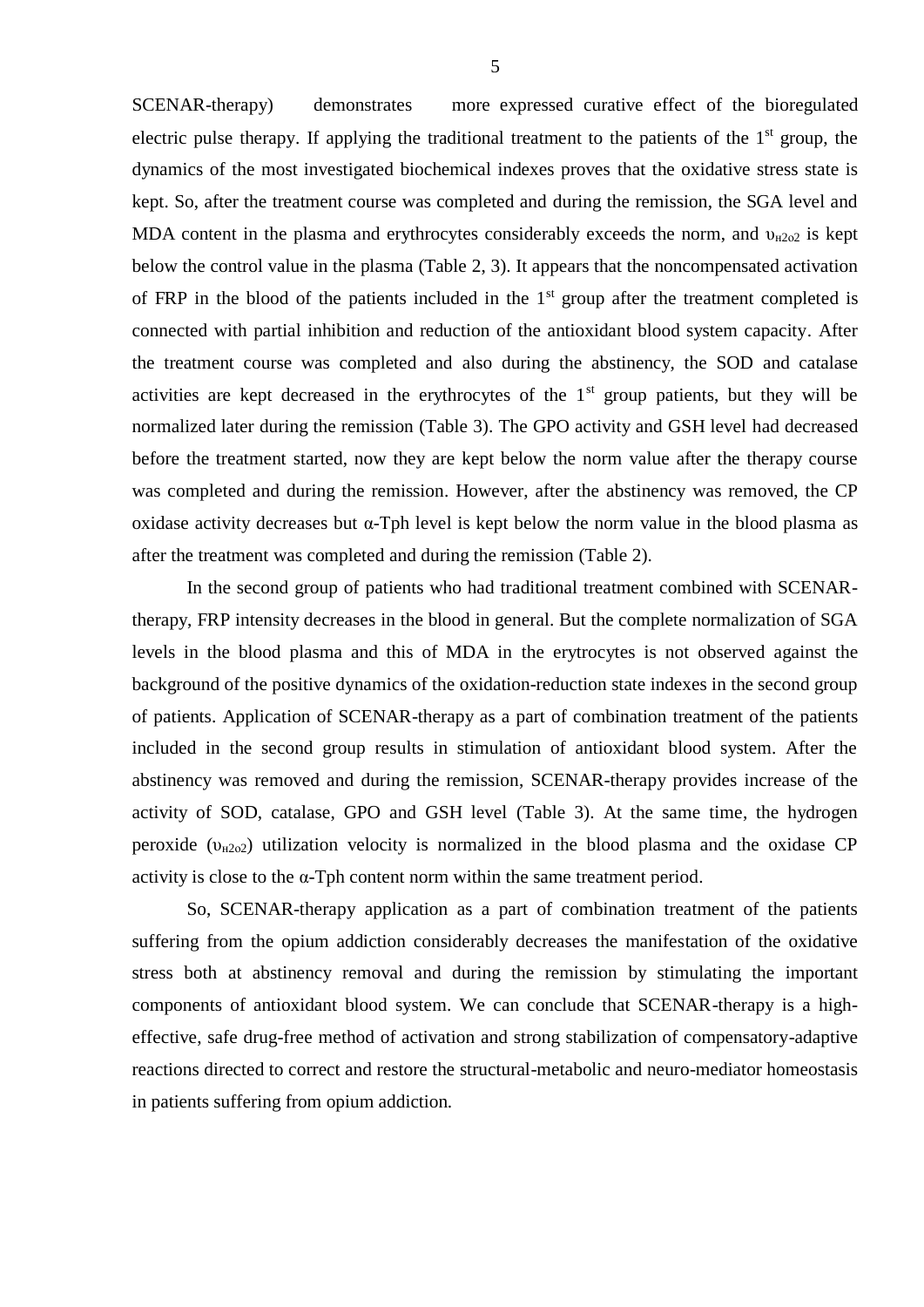## **Literature**

1. Анохина И.П., Веретинская А.Г., Васильева Г.Н. и др. О единстве биологических механизмов индивидуальной предрасположенности к злоупотреблению различными психоактивными веществами // Физиология человека, 2000, Т. 26, № 6, с. 76-83.

2. Nestler E. Molecular mechanisms of drug addiction // J. Neuroscience, 1992, Vol. 12, № 7, p. 2439-2450.

3. Анохина И.П., Иванец Н.Н., Шамакина И.Ю. и др. Современные проблемы генетики зависимости от психоактивных веществ // Наркология, 2004, № 6, с. 76-83.

4. Кибитов А.О., Воскобоева Е.Д., Бродянский и др. Полиморфизм гена транспортера дофамина (ДАТ1) у больных алкоголизмом и героиновой наркоманией с отягощенной наследственностью // Вопр. наркологии, 2009, № 3, с. 78-89.

5. Фридман Л.С., Флеминг Н.Ф., Робертс Д.Х. и др. Наркология / Под ред. С.Е. Хайман. – М.: СПб: «Изд-во БИНОМ» - «Невский Диалект», 1998. – 318 с.

6. Шабанов П.Д. Руководство по наркологии. – СПб: Изд-во «Лань», 1999. – 352 с.

7. Меньщикова Е.Б., Зенков Н.К., Ланкин В.З. и др. Окислительный стресс:

Прооксиданты и антиоксиданты. – М.: Фирма «Слово», 2006. – 556 с.

8. Усманова Н.Н. Соматические осложнения опийной наркомании в подростковом возрасте и роль свободнорадикальных процессов в их патогенезе. Автореф. дисс… к.м.н. – М., 2000, 20 с.

9. Овсянников М.В., Масловский С.Л., Милютина Н.П. Структурное состояние мембран эритроцитов в патогенезе опийной наркомании // Биол. мембраны, 2005, Т. 22, № 2, с. 100-104.

10. Рохлина М.Л., Козлов А.А., Мохначев С.О. и др. Принципы фармакотерапии опийной наркомании // Наркология, 2002, № 11, С. 28-30.

11. Тараканов А.В., Гринберг Я.З., Милютина Н.П. Универсальные механизмы действия СКЭНАР при окислительном стрессе // Рефлексотерапия, 2003, № 4(7), С. 41-45.

12. Гринберг Я.З. СКЭНАР-терапия и СКЭНАР-экспертиза. Некоторые аспекты // Рефлексология. Научно-практ.ж., 2005, № 3 (7), С. 5-10.

13. Овсянников М.В., Чирко В.В., Морозов С.Г., Милютина Н.П. Аддиктивные расстройства у больных шизофренией. М.: Изд-во Книжкин Дом, 2008. – 256 с.

14. Стальная И.Д., Гаришвили Т.Д. Метод определения малонового диальдегида с помощью тиобарбитуровой кислоты // Современные методы в биохимии. – М.: Медицина, 1977, с. 66-68.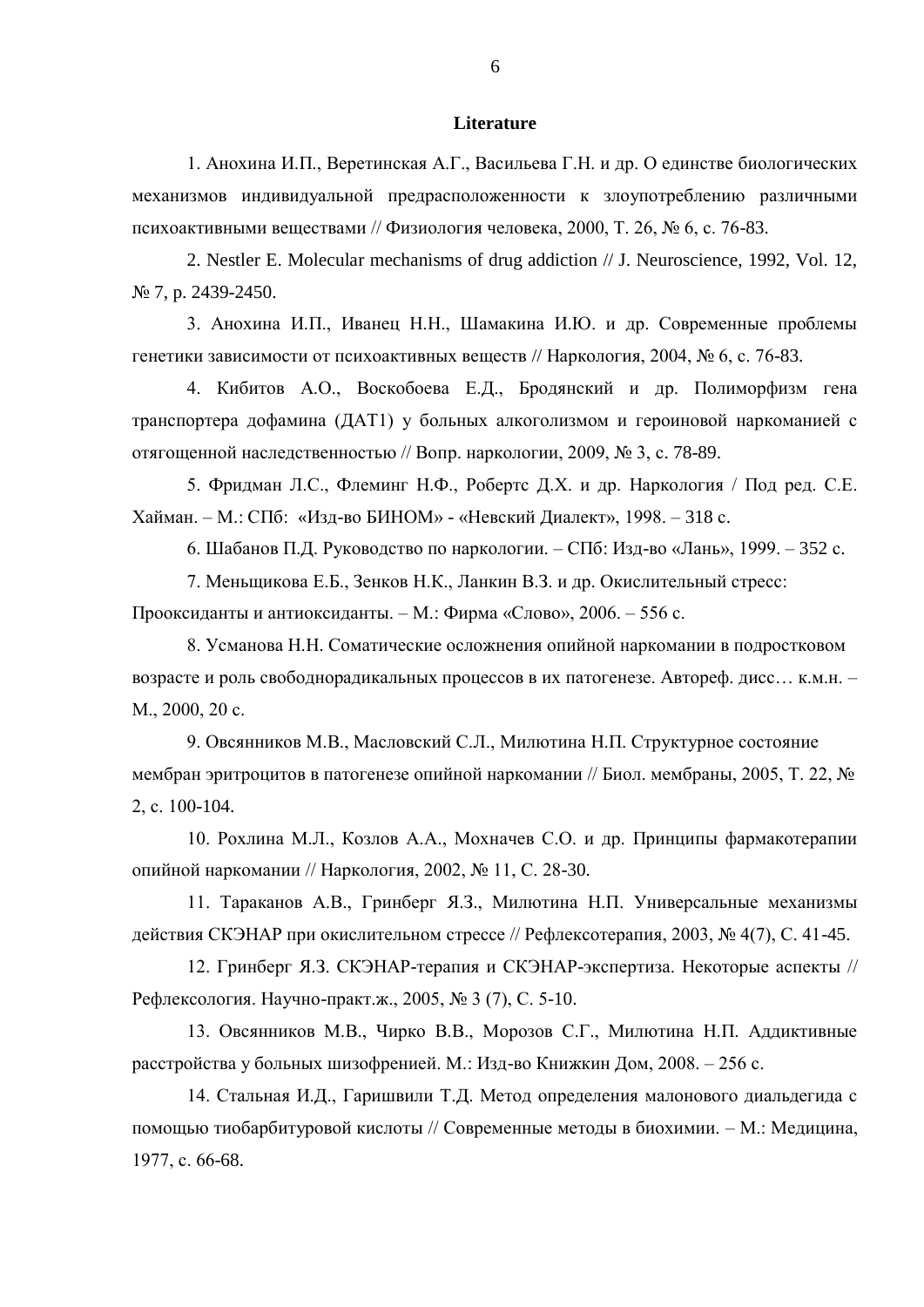15. Fried R. Enzymatic and non- enzymatic assay of superoxide dismutase // Biochem., 1975, V. 57, N 5, p. 657-660.

16. Королюк М.А., Иванова Л.И., Майорова И.Г. и др. Метод определения активности каталазы // Лаб. дело. – 1988, № 1, с. 16-19.

17. Колб В.Г., Камышников В.С. Справочник по клинической химии. – Минск: Беларусь, 1982, с. 289-292.

18. Арутюнян А.В., Дубинина Е.Е., Зыбина Н.Н. Методы оценки свободнорадикального окисления и антиоксидантной системы организма. Методические рекомендации. – СПб.: ИКФ «Фолиант», 2000, с. 93-94.

19. Моин В.М. Простой и специфический метод определения активности глутатионпероксидазы в эритроцитах // Лаб. дело, 1986, № 12, с. 724-727.

20. Лакин Г.Ф. Биометрия. – М.: Высшая школа, 1980. – 293 с.

21. Анохина И.П., Иванец Н.Н., Борисова Е.Д., Дробышева В.Я. Итоги научноисследовательских работ за 2008 г. по комплексной проблеме наркология, координируемой научным советом РАМН // Вопр. наркологии, 2008, № 4, с. 3-13.

22. Болдырев А.А. Двойственная роль свободнорадикальных форм кислорода в ишемическом мозге (обзор)//Нейрохимия,1995, Т.12, № 3, с.3-13.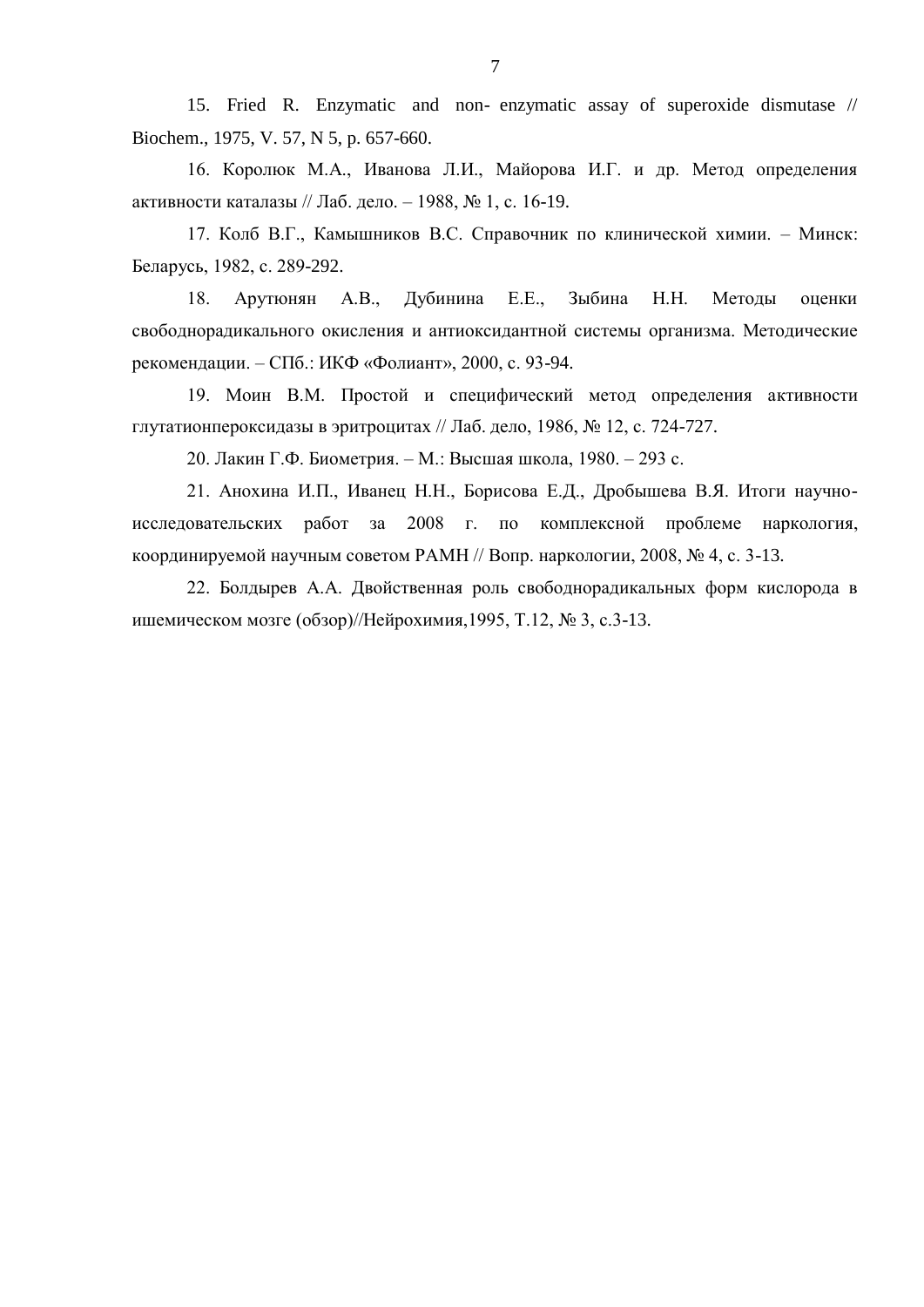Influence provided when applying various methods of the combination treatment on the dopamine and serotonin content in the blood plasma of the patients suffering from the opium addiction,  $M \pm m$ , n = 15-35

|                    |                  | <b>Traditional Treatment</b><br>$1st$ group |                               |                       | <b>Traditional Treatment + SCENAR-therapy</b> |                                |                               |
|--------------------|------------------|---------------------------------------------|-------------------------------|-----------------------|-----------------------------------------------|--------------------------------|-------------------------------|
| Indexes, Unit of   | <b>Donors</b>    |                                             |                               |                       | $2nd$ group                                   |                                |                               |
| <b>Measurement</b> |                  | <b>Abstinency</b>                           | After the                     | <b>Remission</b>      | <b>Abstinency</b>                             | <b>After the</b>               | <b>Remission</b>              |
|                    |                  |                                             | treatment                     |                       |                                               | treatment                      |                               |
|                    |                  |                                             | completed                     |                       |                                               | completed                      |                               |
| Dopamine (DA)      | $205,0 \pm 30,0$ | $1271,0 \pm 12,0$ <sup>*</sup>              | $351,0 \pm 54,0^*$            | $220,0 \pm 20,0^{**}$ | $967.0 \pm 161.0^*$                           | $207.0 \pm 15.0$ <sup>**</sup> | $223.0 \pm 6.7$ <sup>**</sup> |
| ng/l               |                  |                                             |                               |                       |                                               |                                |                               |
| Serotonin          |                  |                                             |                               |                       |                                               |                                |                               |
| (S)                | $11693 \pm 214$  | $21263 \pm 174$ <sup>*</sup>                | $14503 \pm 111$ <sup>**</sup> | $18832 \pm 1864^{**}$ | $17568 \pm 1536^*$                            | $9636 \pm 749$ **              | $11451 \pm 669$ **            |
| ng/l               |                  |                                             |                               |                       |                                               |                                |                               |

Note: \* - Reliability of differences as compared with the donors

\*\* - Reliability of differences relative to the level before the treatment started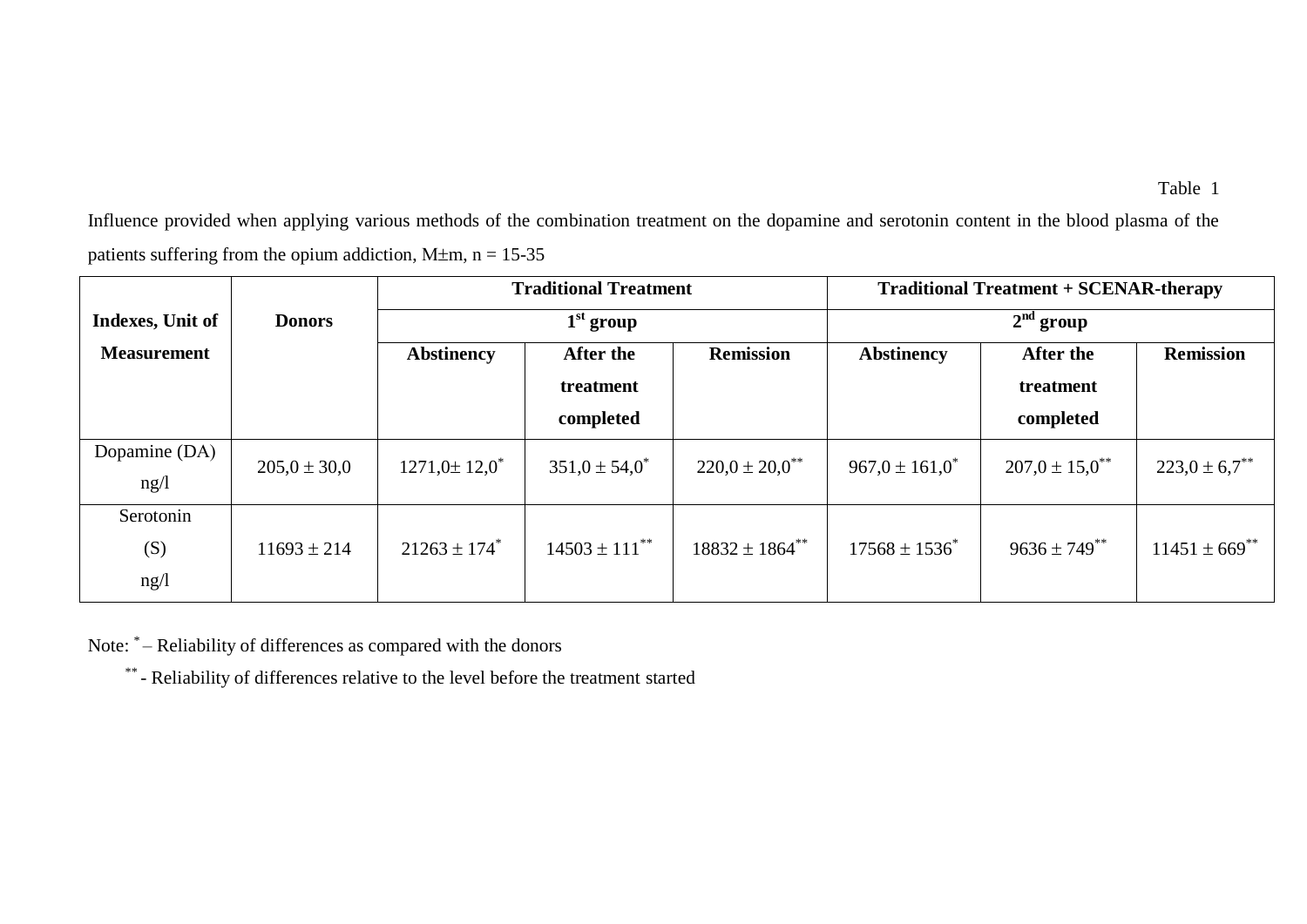9

## Table 2

State of the components of prooxidant and antioxidant system of the blood plasma of the patients suffering from opium addiction when applying various treatment methods,  $M \pm m$ ,  $n = 20-30$ 

|                    |                   | <b>Traditional Treatment</b><br>$1st$ group |                                                                |                                  | <b>Traditional Treatment + SCENAR-therapy</b><br>$2nd$ group |                                |                                 |  |
|--------------------|-------------------|---------------------------------------------|----------------------------------------------------------------|----------------------------------|--------------------------------------------------------------|--------------------------------|---------------------------------|--|
| Indexes, Unit of   | <b>Donors</b>     |                                             |                                                                |                                  |                                                              |                                |                                 |  |
| <b>Measurement</b> |                   | <b>Abstinency</b>                           | <b>After the</b>                                               | <b>Remission</b>                 | <b>Abstinency</b>                                            | After the                      | <b>Remission</b>                |  |
|                    |                   |                                             | treatment                                                      |                                  |                                                              | treatment                      |                                 |  |
|                    |                   |                                             | completed                                                      |                                  |                                                              | completed                      |                                 |  |
| <b>SGA</b>         | $-11,56 \pm 3,27$ | $2,63 \pm 0,28$ <sup>*</sup>                | $1,92 \pm 0,46$ **                                             | $0.93 \pm 0.18$ <sup>*</sup> **  | $2,91 \pm 0,37^*$                                            | $1,53 \pm 0,42$ ***            | $0.75 \pm 0.20$ <sup>*</sup> ** |  |
| U/ml               |                   |                                             |                                                                |                                  |                                                              |                                |                                 |  |
| UH2O2              |                   |                                             |                                                                |                                  |                                                              |                                |                                 |  |
| nml                | $9,73 \pm 0,55$   | $5,74 \pm 0.92$ <sup>*</sup>                | $5,84 \pm 1,46^*$                                              | $7.55 \pm 0.67^*$                | $4,66 \pm 0,54^*$                                            | $10,44 \pm 1,87**$             | $8,02 \pm 1,47**$               |  |
| $H_2O_2/ml/min$    |                   |                                             |                                                                |                                  |                                                              |                                |                                 |  |
| CP                 | $1,23 \pm 0,05$   | $2,01 \pm 0,24^*$                           | $0.70 \pm 0.07$ <sup>*</sup> **                                | $0.84 \pm 0.22$ **               | $2,65 \pm 0,04^*$                                            | $1,27 \pm 0,24**$              | $1,14 \pm 0,15**$               |  |
| mcM/l              |                   |                                             |                                                                |                                  |                                                              |                                |                                 |  |
| $\alpha$ -Tph      | $35,11 \pm 4,08$  | $20,79 \pm 4,33$ <sup>*</sup>               | $25,41 \pm 1,28$ <sup>*</sup><br>$27,39 \pm 0,54$ <sup>*</sup> | $19,86 \pm 3,25^*$               | $30,68 \pm 3,13**$                                           | $29,87\pm2,34$ <sup>*</sup> ** |                                 |  |
| mcM/1              |                   |                                             |                                                                |                                  |                                                              |                                |                                 |  |
| <b>MDA</b>         | $20,87 \pm 1,58$  | $39,98 \pm 8,76$ <sup>*</sup>               | $43,49 \pm 11,16^*$                                            | $29,44 \pm 2,11$ <sup>*</sup> ** | $37,63 \pm 2,87$ <sup>*</sup>                                | $28,61 \pm 8,18**$             | $18,93 \pm 1,05**$              |  |
| nmole/ml           |                   |                                             |                                                                |                                  |                                                              |                                |                                 |  |

Note: \*- Reliability of differences as compared with the donors

\*\* - Reliability of differences relative to the level before the treatment started